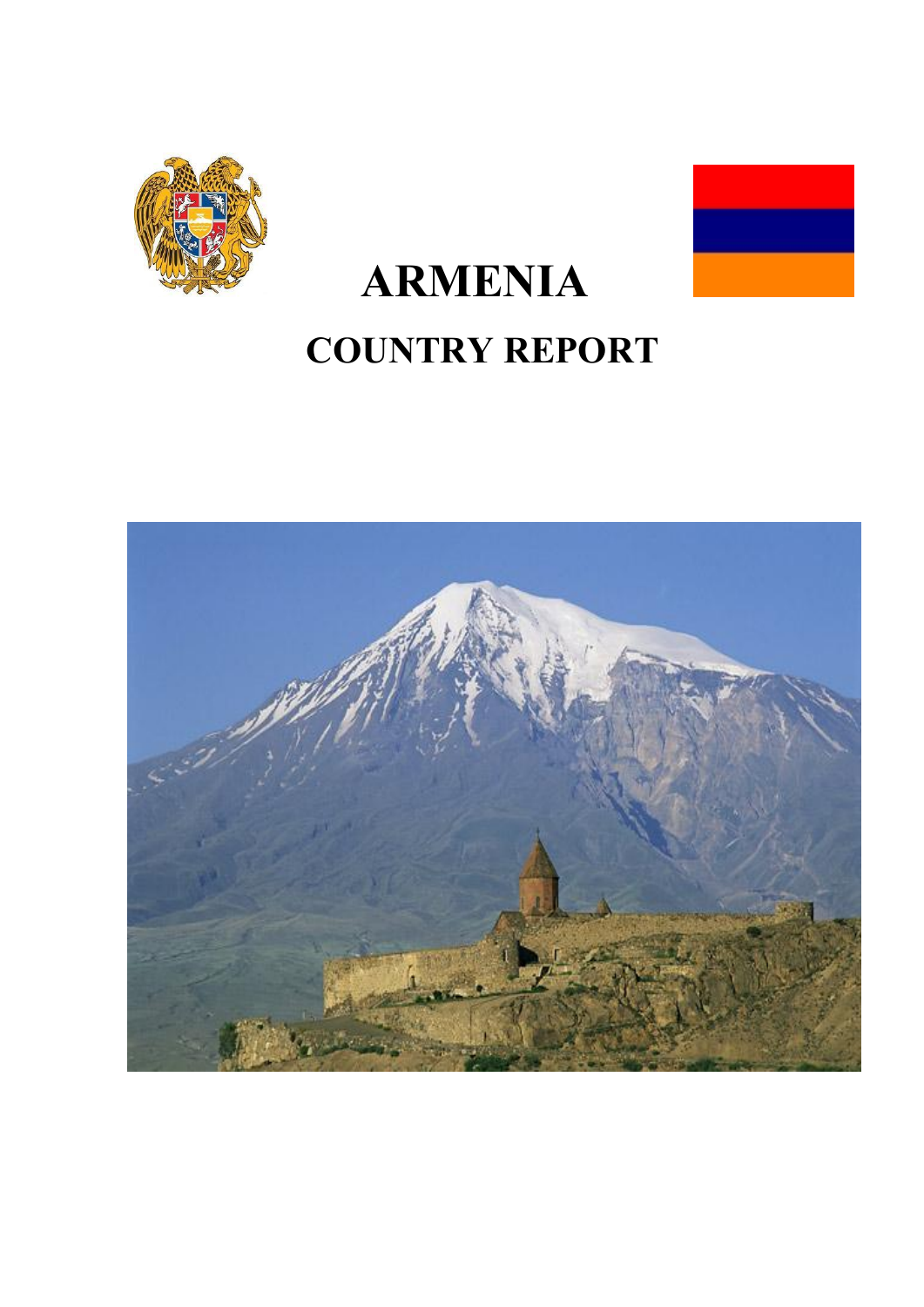## **1. Introduction**

Armenia is one of the ancient countries in the world. Geographically, it is located in the northeast of Armenian Upland between the Caucasus and Southwestern Asia. The greater part of Armenia is situated on the southern flank of the Caucasian mountain range. The country covers approximately 29,800 square kilometers. The neighboring countries include: Turkey to the west, Georgia to the north, Azerbaijan to the east and southwest, and Iran to the southeast. Its territory is mostly mountainous, and the arable soil is very fertile. Its significant geographical features include Lake Sevan (elevation 2,000m.) and Mount Aragats (elevation 4,090m.). Most of Armenia lies between 1,000 to 2,500 meters above sea level. The climate in Armenia is continental with hot summers and cold, wet winters.

Located in one of the world's most active seismic zone, Armenia frequently experiences earthquakes. Armenia is one of few countries entirely located in the zone of high seismic risk. Among various types of disasters, main hazard for the territory of Armenia is the earthquake-94%, and only 6% is another hazards.



## The loss caused by different types of disasters in Armenia

According to sociological data during last century for the territory of Armenia are peculiar about 110 types of natural dangerous phenomena and only 11 of them are considered to be more frequent and dangerous for human life and health, in that number are earthquakes, floods, landslides, rock-falls, mudflows, lightning, hail, ground subsidence and forests fire.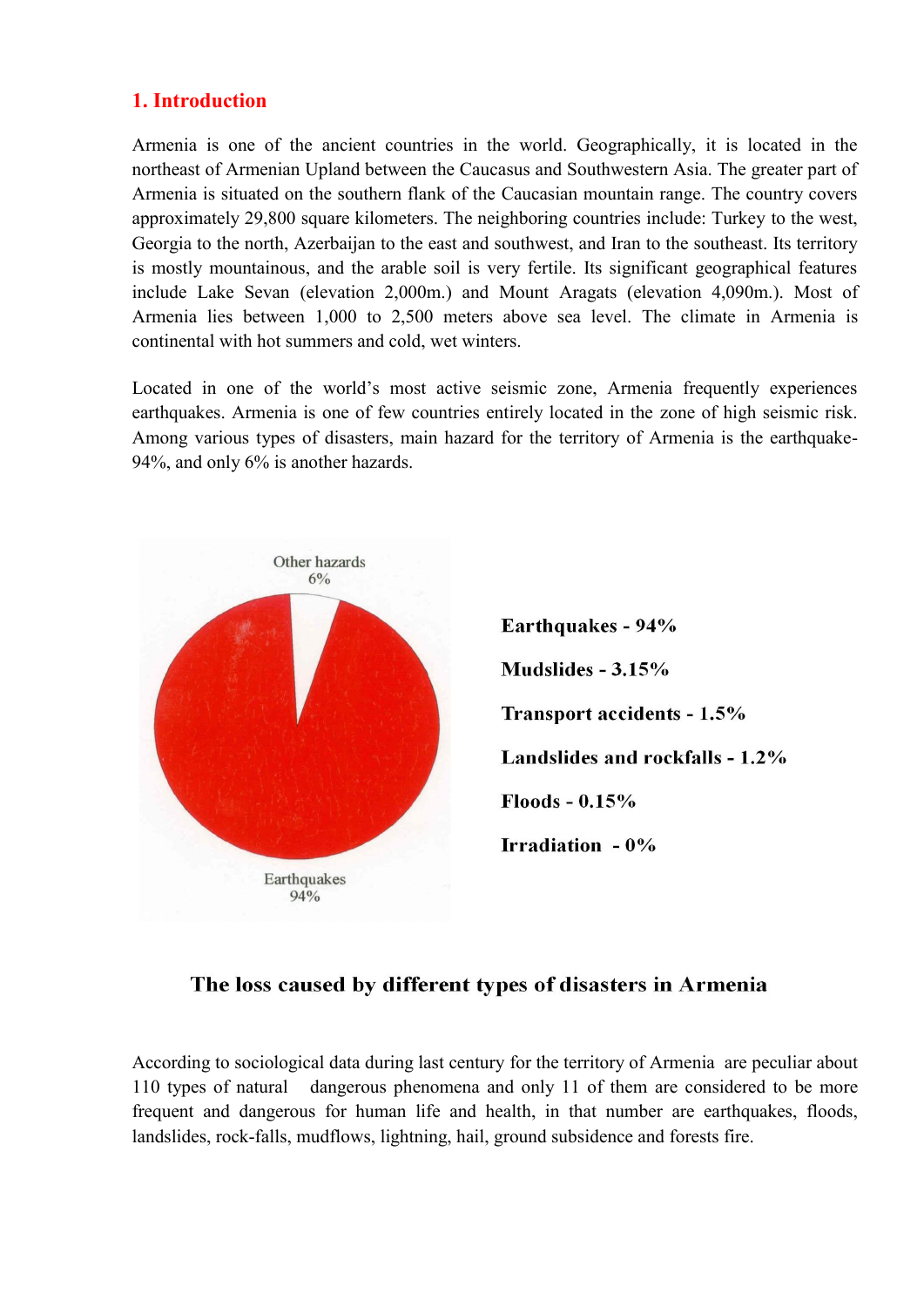## **2. Disaster management system**

The direct management of activities by state bodies in emergency situations is assigned to the Ministry of Emergency Situation (MES) in the Republic of Armenia. Ministry of Emergency Situations is a republican body of executive authority, which in line with such competences as is vested in it by laws and other legal acts, develops implements and coordinates RA government's policy in the area of civil defense and protection of the population in emergency situations. The MES is the management body responsible for prevention, reduction of the consequences and actions in case of natural and technogen disasters. Objectives of the MES:

- To establish and vest governmental policy in Civil Protection and enhance the country's preparedness level;
- the consequences of emergencies; prepare for possible consequences; establish, provide and implement Civil Protection programs;
- Co-ordinate and organize Civil Protection system activities;
- Organize governmental expertise in solutions and projects concerning objects and processes as possible causes of emergencies;
- Organize government control over the secured implementation of industrial activities concerning civil protection and the utilization of mineral resources;
- Organize and implement preparedness in government administrations, local selfgovernment bodies and the administrative staff of organizations, to promote stable activities in the civil protection system in emergencies, and the training of professional personnel;
- Participate, organize and co-ordinate rehabilitation and rescue activities in emergencies and the invention of corresponding forces for that purpose. Promote co-operation between governmental, departmental (administrational) and public (volunteer) rescue organizations;
- Organize and provide resources for international co-operation in civil protection problems;
- Organize and certification of rescuers.

Civil Protection activities are regulated by a number of laws and legislative acts of the Republic of Armenia:

- The Law of the Republic of Armenia on Armenian Rescue Service, Adopted on July 8, 2005
- The Law of the Republic of Armenia on Rescue Forces and Status of Rescuers, Adopted on May 25 2004
- The Law of the Republic of Armenia on Population Protection in Emergency Situations, Adopted by National Assembly on December 2nd 1998
- The Law of the Republic of Armenia on Civil Defense, Adopted on March 5, 2002
- The Law of the Republic of Armenia on Fire Security, Adapted an April 18, 2001
- The Law of the Republic of Armenia on Seismic Protection, Adopted on June 12, 2002
- The Law of the Republic of Armenia on Protection, Adopted by the National Assembly on May 29, 1997
- The Law of the Republic of Armenia Legal Regime of Martial Law, Adopted by the National Assembly on 29 May, 1997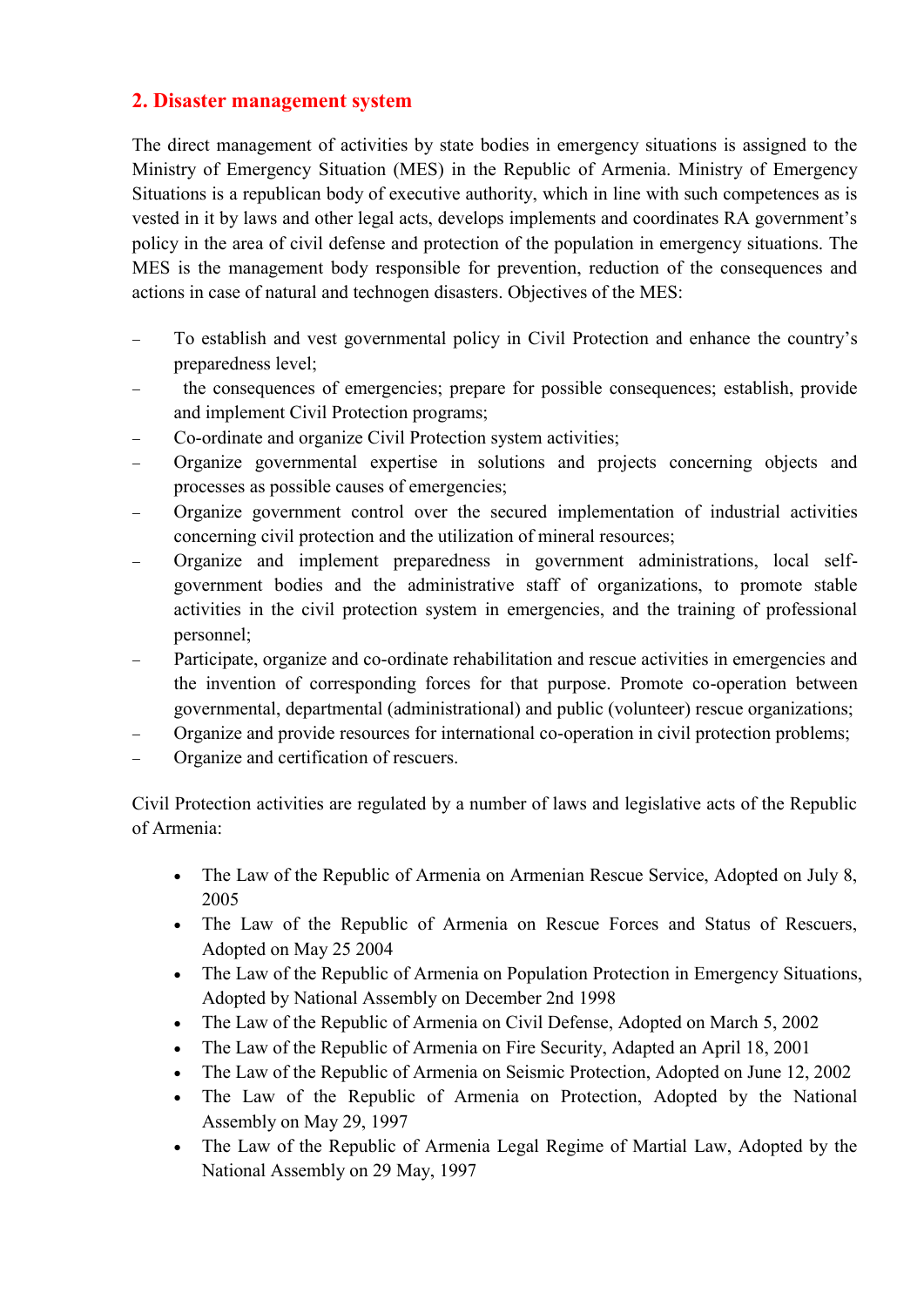## **3. Seismic Protection**

Armenian Upland is situated in most active segments of the Alpine-Himalayan seismic belt between the Arabian and Eurasian plates collision zone. This collision is responsible for the complex deformation and is associated with an intense earthquake activity affecting this region, including Active Mountain building in the Caucasus in general and the territory of Armenia in particular.

Practically all the territory of Armenia is situated in a seismic active zone. Strong earthquakes have occurred in Armenia beginning since 18-15 centuries A.C., such as in Vayk in 735 (M=6.5), in Vaiots-Dzor in 906 (M=6.5), in Garni in 1679 (M=7.0). One of the destructive earthquakes is the Spitak earthquake occurred on December 7, 1988 (M=7.0). About 40 % of the total territory affected; 25,000 people were killed, 530,000 became homeless.

The size of earthquakes ranges up to  $M=7.0$  (according to instrumental recordings) and  $M=7.5$ (according to historical and paleoseismic estimations). Focal depth is 10 km. on average. The average recurrence interval of large earthquakes (M>5.5) comprises 30-40 years both in the territory of Armenia and adjacent territories.

After the catastrophic Spitak earthquake of 1988 the government of Armenia starts to pay great attention to seismic protection in his policy. The first main step was the creation of National Survey for Seismic Protection under the Government of RA (NSSP RA), as a state responsible body for Seismic Risk Reduction Strategy development and implementation.

The Armenian National Survey for Seismic Protection (Armenian NSSP) was founded under the Government of the Republic of Armenia on July 17, 1991. The Armenian NSSP was given special governmental status and ministerial power. The President of the Armenian NSSP directly reports to the Prime Minister of the Republic of Armenia.

The main goal of the Armenian NSSP is multidisciplinary Seismic Risk Reduction.

The Armenian NSSP has developed two strategic National Programs on "Seismic Risk Reduction in Armenia" and "Seismic Risk Reduction in Yerevan-city". The Programs, adopted by the Government of the Republic of Armenia on  $10^{th}$  and  $7^{th}$  July 1999 respectively, are designed for period of 30 years. All the Ministries and other Governmental, non-Governmental and private organizations are participating and making their contribution to the National Programs under the general co-ordination of Armenian NSSP assigned by the Government as a responsible body for the Seismic Risk Reduction Strategy development and implementation, which includes:

- Seismic Hazard and Risk Assessment;
- Vulnerability reduction in urban areas, including strengthening and upgrading of existing buildings, design of new building codes and standards;
- Public awareness, people education and training;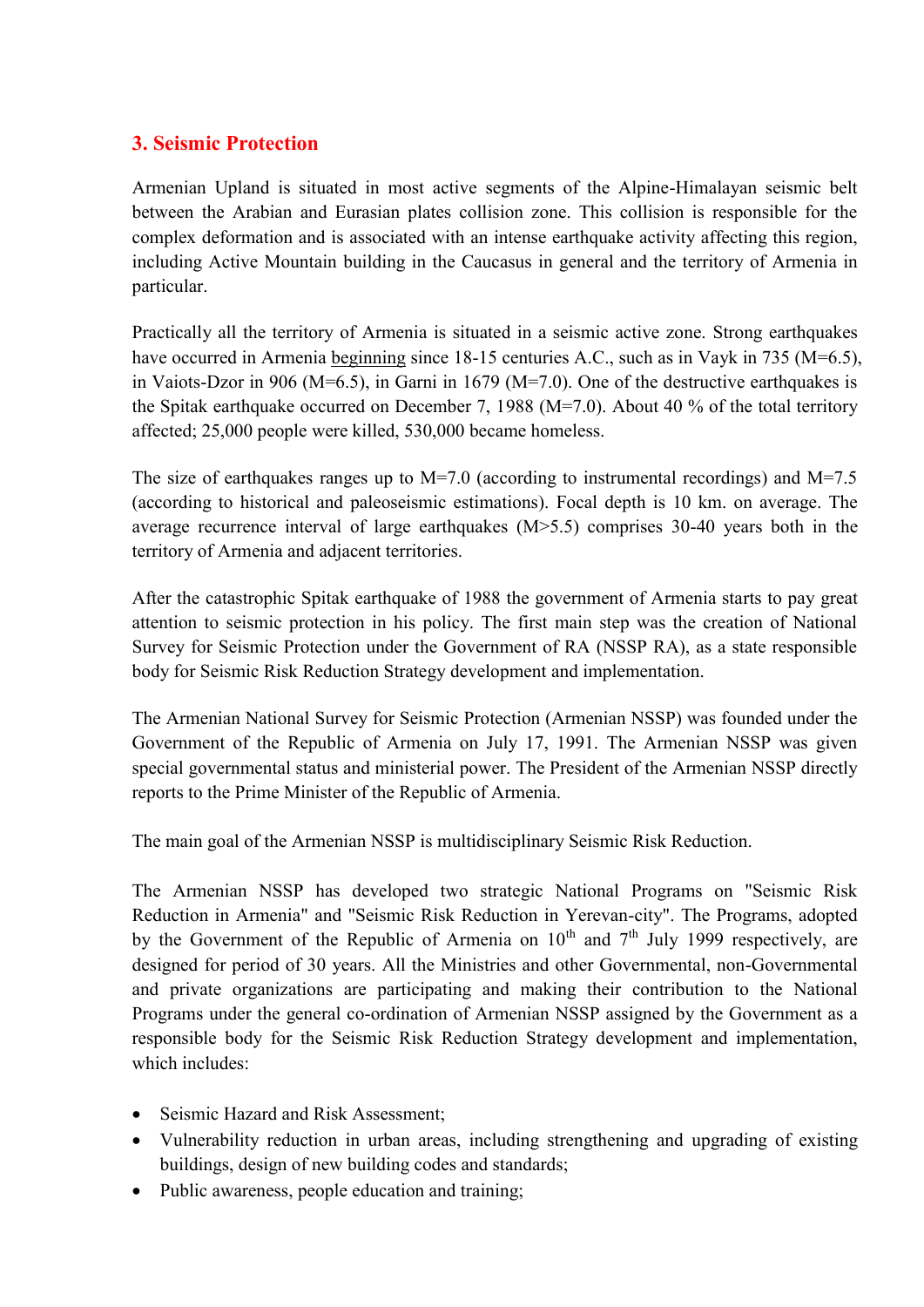- Early warning and notification;
- Partnership establishment involving public and private organizations;
- Risk management, including Emergency Response and Rescue Operations;
- Disaster relief and people rehabilitation;
- Insurance:
- State disaster Law and regulations.

The Armenian NSSP is divided into 3 administrative regional departments with appropriate centers organized according to main objectives and research directions. The Armenian NSSP carries out all seismic risk reduction related studies including geophysics, geology, geochemistry, geodesy and earthquake engineering, sociology, psychology, etc.

Armenian NSSP consists of several administrative departments and centers. Each administrative regional department has uniform subdivisions for solving the whole spectrum of issues on go seismic protection of the country (from seismic hazard and risk assessment to earthquakeengineering and earthquake-resistant construction code development, from seismic knowledge dissemination and training of the public to prompt response and rescue operations, etc.). The uniform subdivisions of the Armenian NSSP departments are connected with each other horizontally by the same issues and have strict vertical subordination to the Head of Department, who is under the Armenian NSSP President subordination.

The Armenian NSSP has significant achievements in the field of seismic risk reduction.

The main of them are the following:

- **Seismic Hazard Assessment.** The first probabilistic maps of Seismic Hazard Assessment (SHA) for the Crimea - Caucasus-Copet-Dagh Test site in the frame of the GSHAP Program, and for the Armenia within the framework of the National Program have been created.
- **Current Seismic Hazard Assessment.** A unique multi-parameter network has been established. It consists of 150 monitoring stations performing round-the-clock data acquisition and analysis via satellites. The particular software named as "Expert" for current seismic hazard assessment has been created. The state of the art technology for current seismic hazard assessment on the base of know-how, connecting to discovered (Balassanian, 1972-2001) highly sensitive energy-active points of the Earth (HEP) phenomena has been developed.
- **Seismic Risk Assessment.** The new methods for seismic risk quantitative assessment, based on the main seismic risk assessment factors (such as seismic hazard level, population density and buildings' vulnerability) have been elaborated.
- **Reinforcement of existing buildings and structures.** New methods for increasing the earthquake resistance of existing buildings and structures have been developed, successfully tested and implemented into practice.
- New building codes. The Armenian NSSP took part in creation of the first national building codes for Armenia, which are in good accordance with the international standards and requirements.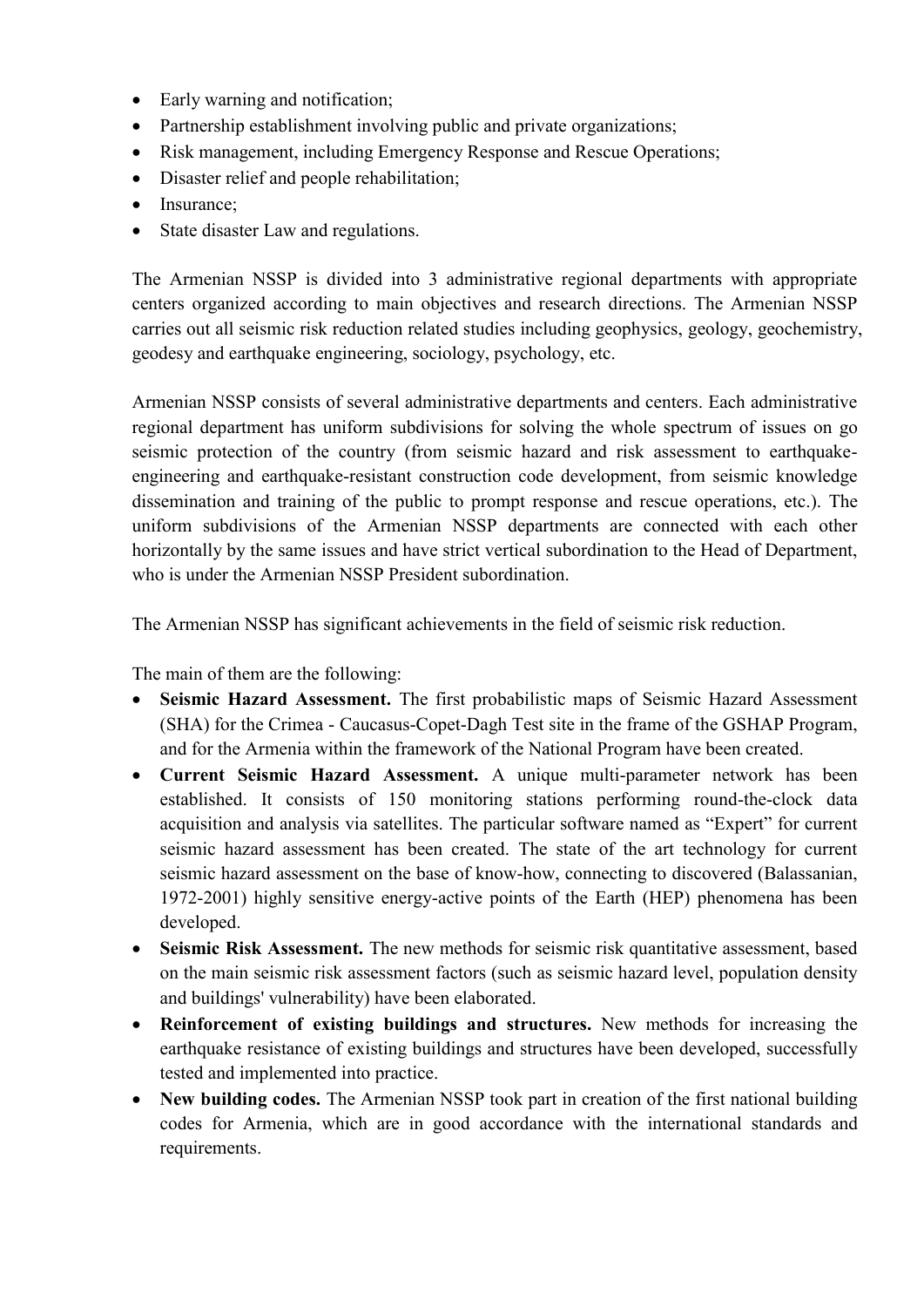- **Early Warning Systems and Notification.** An Early Warning System based on the current seismic hazard assessment has been developed and is under the design. A project of Early Warning System based on automatic registration and determination of the parameters of destructive seismic wave propagations is under the development. A project of Early Warning System based on the fast determination of earthquake parameters and damage assessment, as well as human loss is under design.
- **State disaster Law and regulations**. The Law on Seismic Protection has been adopted by the Parliament in 2002.
- **Risk management including Emergency Response and Rescue Operations**. The multidisciplinary well-equipped Armenian NSSP Task Force including seismologists, earthquake-engineers, geo-technicians, communication engineers, medical staff, psychologists, rescuers with sniff dogs, has been created for prompt response to disaster. The Task Force has good experience in carrying out relief operations in earthquake-suffered countries, including recent Gujarat earthquake (January 2001) in India.
- **Public Education**. The Center for Public Education and Training has been established in Armenian NSSP. Educational system based on knowledge dissemination through mass media, TV and radio Programs have been developed.

In 2001 Armenian NSSP concluded more than 50 international agreements and memorandums in the field of seismic protection with all the leading centers of the world – France, USA, Italy, Greece, Iran, India, Germany, Russia, Georgia, Azerbaijan, China, Japan etc.

For 10 years Armenian NSSP has gained unique experience in seismic protection. In 1998 in Geneva, the Armenian NSSP has been awarded by the "Certificate of Distinction" of the United Nations Sasakawa Disaster Prevention Award in appreciation for its distinguished contribution to disaster prevention, mitigation and preparedness, and furthering the goals of the International Decade for Natural Disaster Reduction.

In February, 2001 after the destructive earthquake in Gujarat State the Government of Armenia rushed to India multi-profile well-equipped Armenian NSSP Task Force Unit consisting of seismologists, geologists, earthquake and communication engineers, a psychologist, instructor on interaction with population, physicians and rescuers which actions were highly appreciated by the Government of India and Gujarat State Administration. Armenian NSSP Task Force Unit enrolled into the staff of international formations acting under the aegis of UN.

The third essential event was acceptance in 2002 by the National Parliament of "The Law on Seismic Protection of the RA". According to the law seismic protection is meant as a complex of legal, social, economic, educational, organizational, scientific and other measures directed to seismic safety and sustainable development of the state.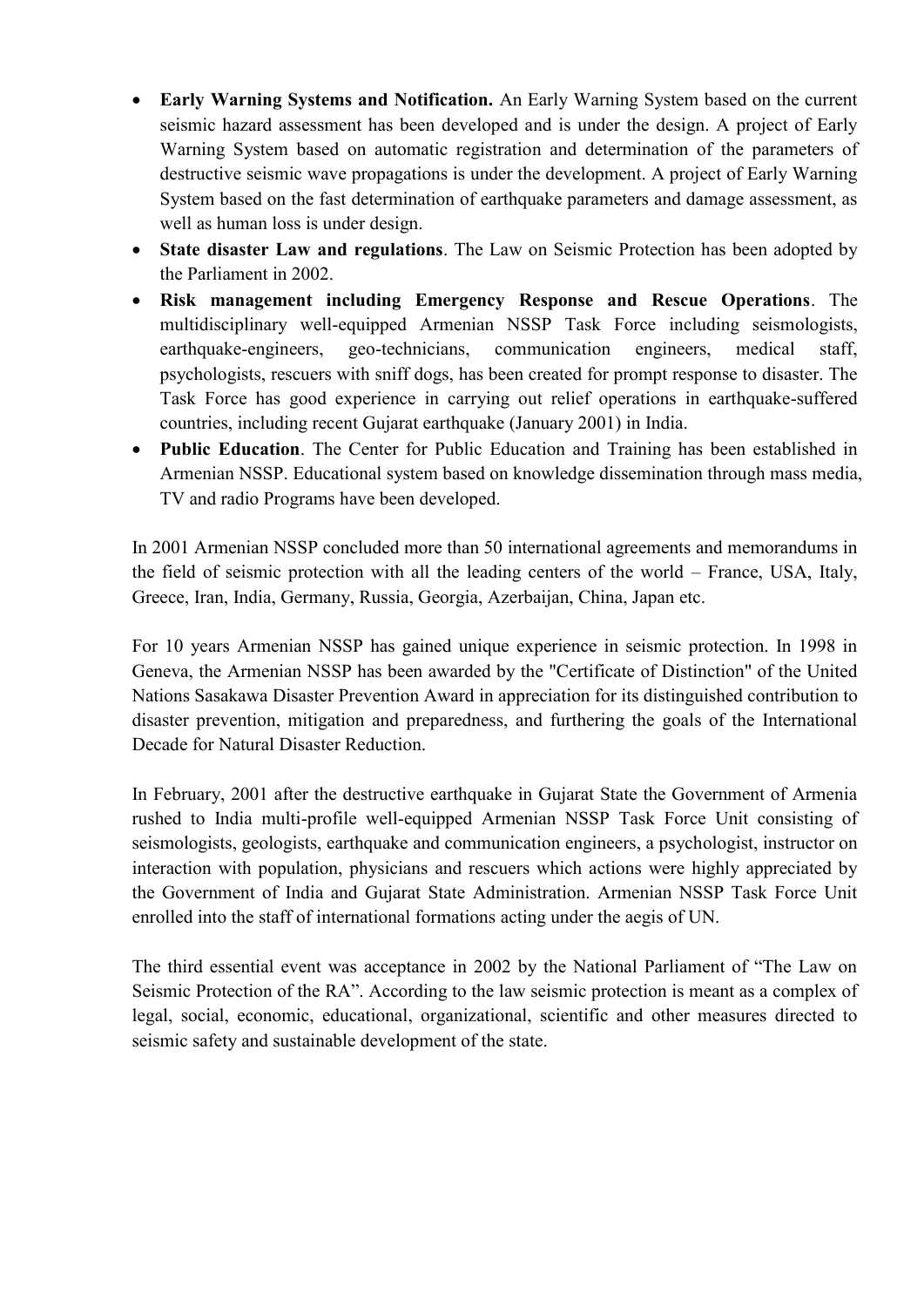## **3.1. Strategy of seismic risk reduction in Armenia**

The main goal of the Armenian NSSP is Seismic Risk Reduction in the territory of Armenia. The main purpose of seismic risk reduction is diminution of probable losses by increase of readiness, prompt and effective reaction to earthquake on the basis of improvements of a state system of risk reduction with involvement of all levels of authorities and society.

The main purpose of seismic risk reduction is diminution of probable losses by increase of readiness, prompt and effective reaction to earthquake on the basis of improvements of a state system of risk reduction with involvement of all levels of authorities and society.

The concepts of seismic risk reduction in Armenia include the following main positions:

- Seismic Hazard Assessment
- Current Seismic Hazard Assessment Seismic Risk Assessment
- Reinforcement of existing buildings and structures.
- New building codes creation
- Early Warning Systems and Notification
- State disaster Law and regulations
- Public Education. The Center for Public Education and Training has been established in Armenian NSSP. Educational system based on knowledge dissemination through mass media, TV and radio Programs have been developed.

#### *Seismic hazard assessment*

The rather reliable probabilistic map of seismic zoning of the territory of Armenia in scale 1:500000 (fig.2) is now compiled, and a number of maps of detail seismic zoning of 1:200000 scale (the territory of Armenian NPP, epicenter zone of Spitak earthquake etc.) are composed. For the main densely populated areas, especially in the Northern and Central Armenia, the seismic microzoning maps of scale 1:5000 to 1:10000 have been developed. Compilation of such maps is planned for other territories and cities.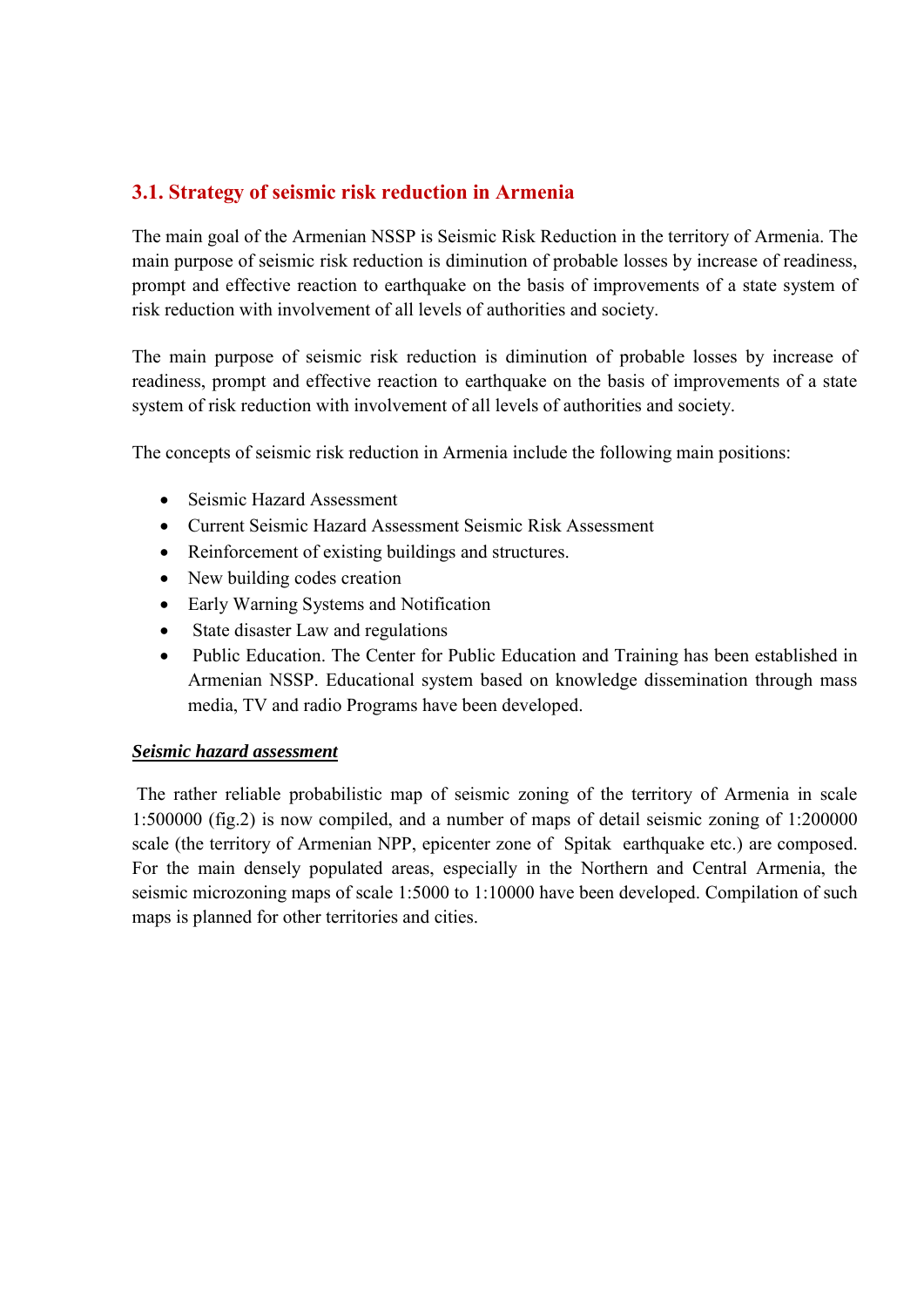

*Fig.2. Seismic zonation map for Armenia*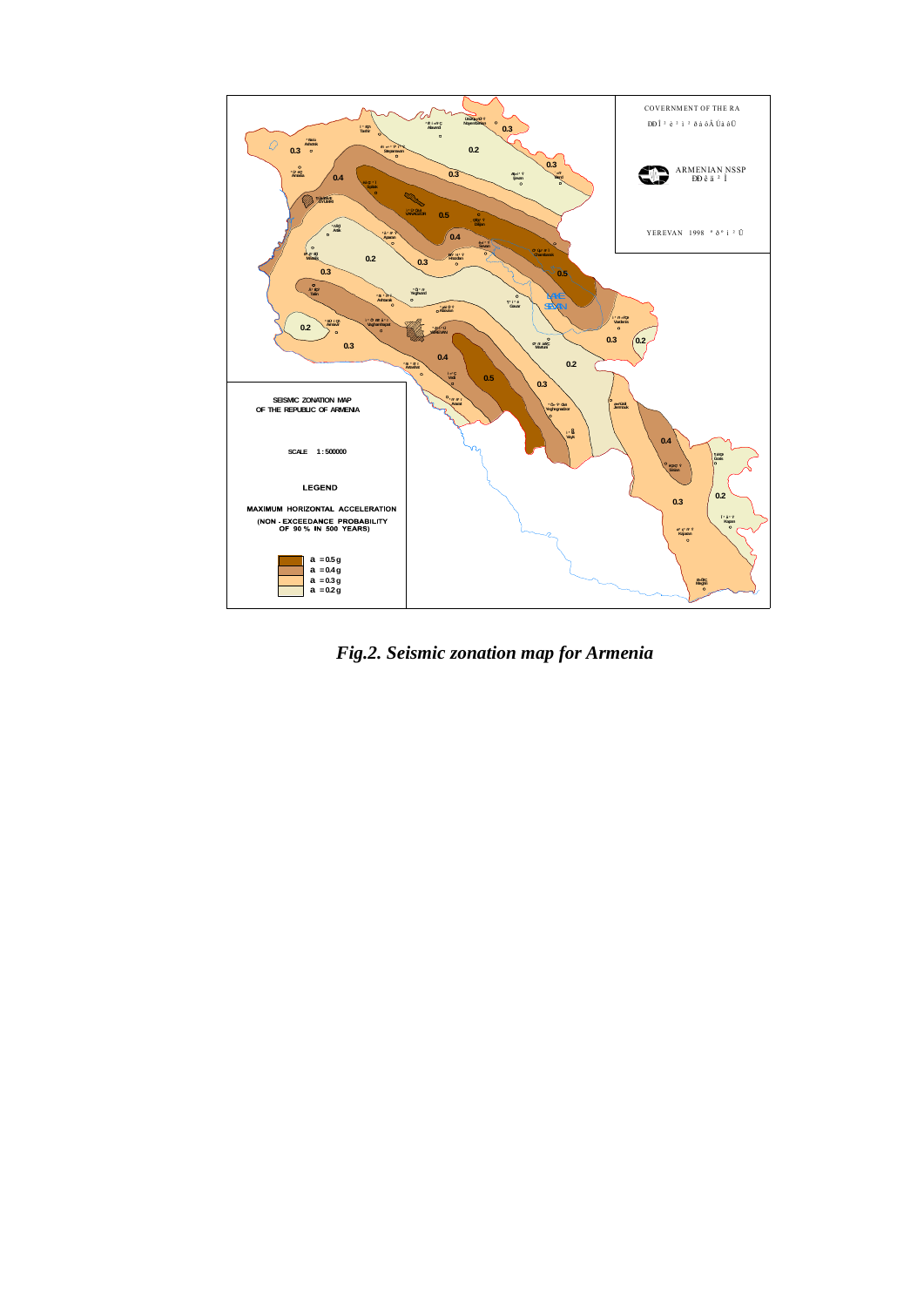*Seismic risk assessment* is carried out both for separate objects, and for all the territory of Armenia. The schematic maps of seismic risk for the territory of Armenia, Yerevan and Gyumri cities are already composed.



**Fig.3. Seismic risk map for Armenia** 

Seismic risk reduction is carried out on the basis of two long-term Strategic National Programs accepted in 1999: a) "Seismic risk reduction in the territory of Armenia "; b) "Seismic risk reduction in the territory of Yerevan city". All the Ministries, other governmental, nongovernmental and private organization, local state authorities (regional administrations), local government bodies (city administration, village administrations) participate in the program. Practically, all the important elements of risk reduction are taken into account in the program. The implementation schedule of the separate items of the program is composed; the expected outcomes on each item are indicated. Seismic Risk Reduction Strategy includes solution of a number of important problems, beginning with a development of law and regulation, finishing with the public awareness, people education and training.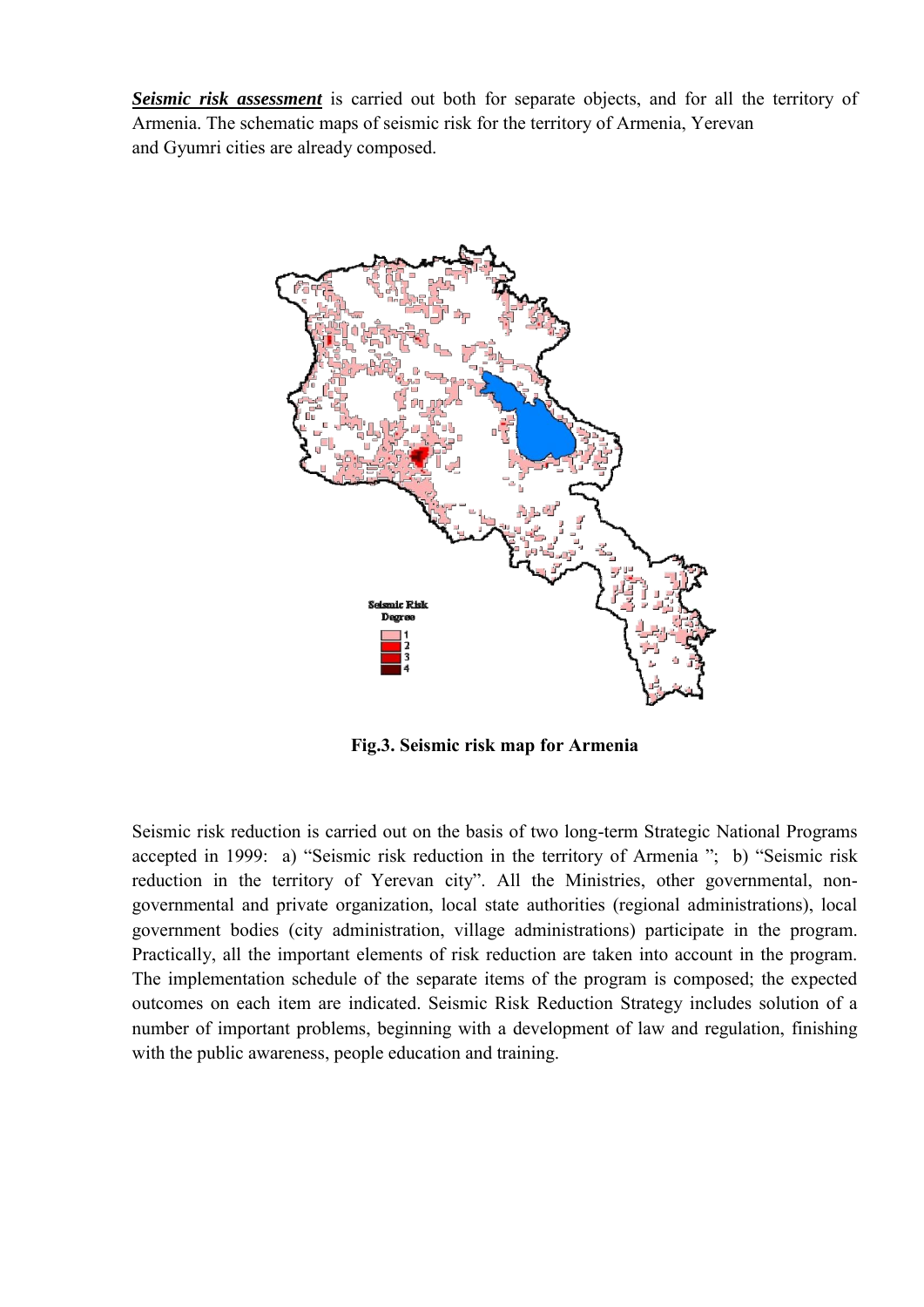

**Fig.4. Seismic risk distribution for Yerevan-city**

## **3.2 Laws and regulations**

As a legal basis for organization of seismic risk reduction activities in Armenia serve two important laws:

a) "The law on Seismic Protection of the RA".

b) "The law on Protection of the Population in Emergency Situations".

Other normative documents, regulating organization of seismic protection have been also developed. Some of them are as follows: а) New seismic building codes; b) Principles of Seismic Microzoning; c) Instruction on conducting of observations in seismic, geophysical and other stations; d) The procedure of the expert analysis and providing the information about earthquake threat to the Government of RА.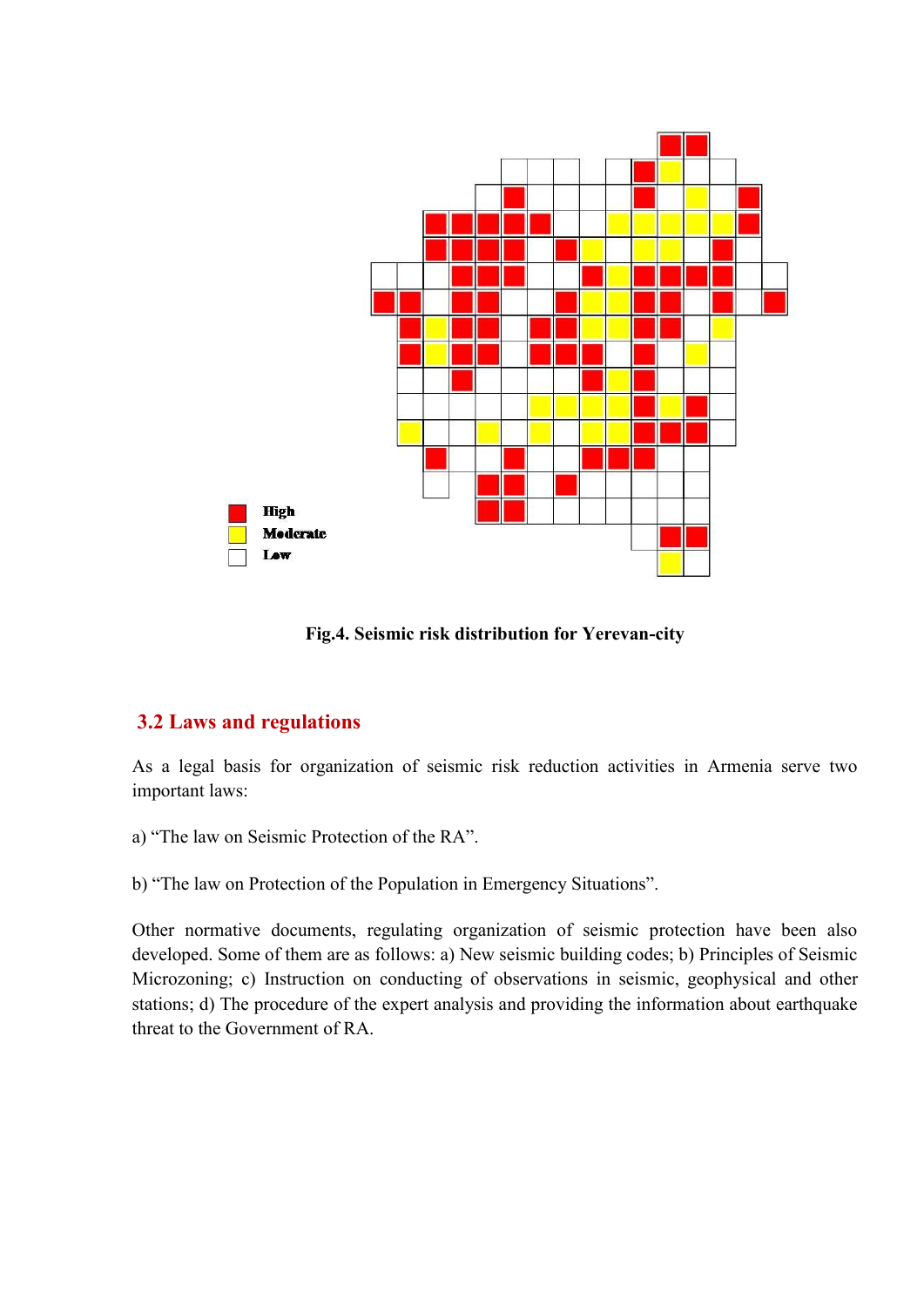#### **4. Monitoring System in Armenia**

The Armenian NSSP has a unique multi-parameter observation network consisting of 150 stations for real-time monitoring of geosphere.

#### **4.1. Geophysical Observation Network**

Basing on retrospective analysis of pre-, on and after seismic anomaly of the Armenian NSSP observation network, the expert system including DF and Expert software has been created for analyzing data from different stations of Armenian NSSP. DF program enables to outline shortterm, medium-term and long-term seismogenic anomaly of various fields. The particular software named as "Expert" for current seismic hazard assessment has been created. Expert program enables to determine the site, time and magnitude of current seismic hazard based on the Armenian NSSP clearing house. Testing of seismic events occurred in the territory of Armenia and adjacent territories for current seismic hazard assessment have been performed. The Catalogue of earthquake-tested precursors including 167-test anomaly-precursor with 15 parameters has been compiled. The probabilities of precursor seismic realization have been determined. The everyday tests are used in operational activities of Armenian NSSP, enabling rapidly assess current seismic hazard and proved the information to the Government for undertaking the necessary counter-measures. Besides, earthquake testing enables to insure the quality of data obtained from the observation network. Network informativness as well as the station sensitivity to seismic event preparing and determination of features of different type of precursors create the methodological base for upgrading and developing of the Armenian NSSP multi- parameter observation network.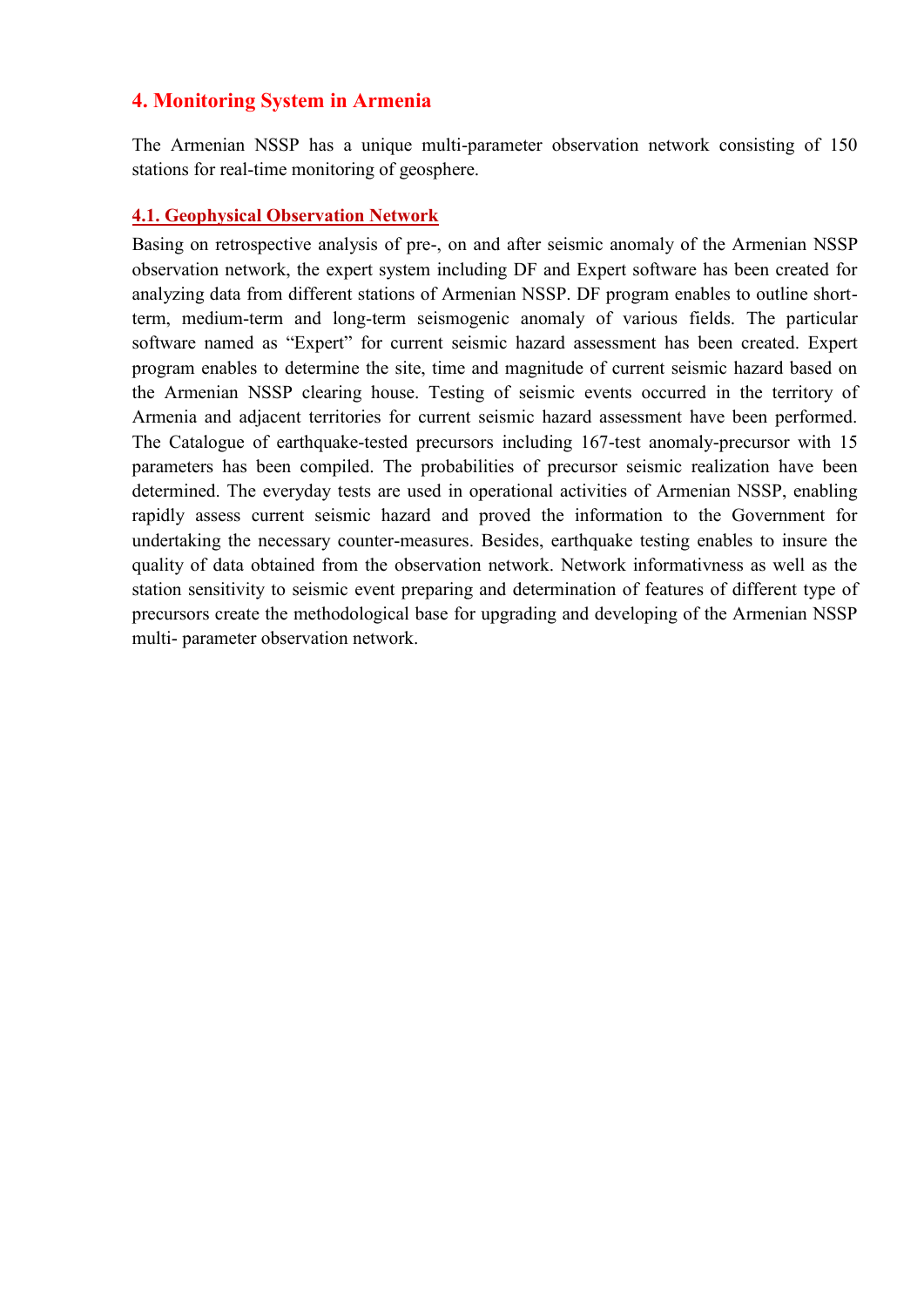#### **4.2. SeismicObservation Network**

There are four types of seismic network in Armenia:

- Regional Seismic Network
- Local Telemetry Seismic Network
- Global Seismograph Network Station-IRIS GSN
- Mini-Array VAYK

**Regional Seismic Network** was established in late 1960's. Now it consists of 9 stations with instrumentation for visual recording on photo paper (fig. 9, table 1). This instrumentation allows to record oscillation with periods from 0.1 to 30 second.

### **Local Telemetry Seismic Network**

With the purpose of increasing the level and accuracy of seismological observations, local networks of telemetry seismic stations were established in the territory of Armenia, with the centers of: "Gyumri", "Vanadzor", "Yerevan", "NPP", "Kapan" (table 2, figure 10). These networks are equipment with short period three component sensors that cover a frequency band from 0.5 – 25 Hz. Dynamic range of the stations are 60bB. All four networks have their own acquisition and processing centers which are connected to the main processing center in NSSP (Yerevan). It was the first step to make early warning system around the capital of Yerevan.

These networks were established to find out quickly precise local earthquake locations and to conduct investigation on weak seismicity in the territory of Armenia. Due to these networks the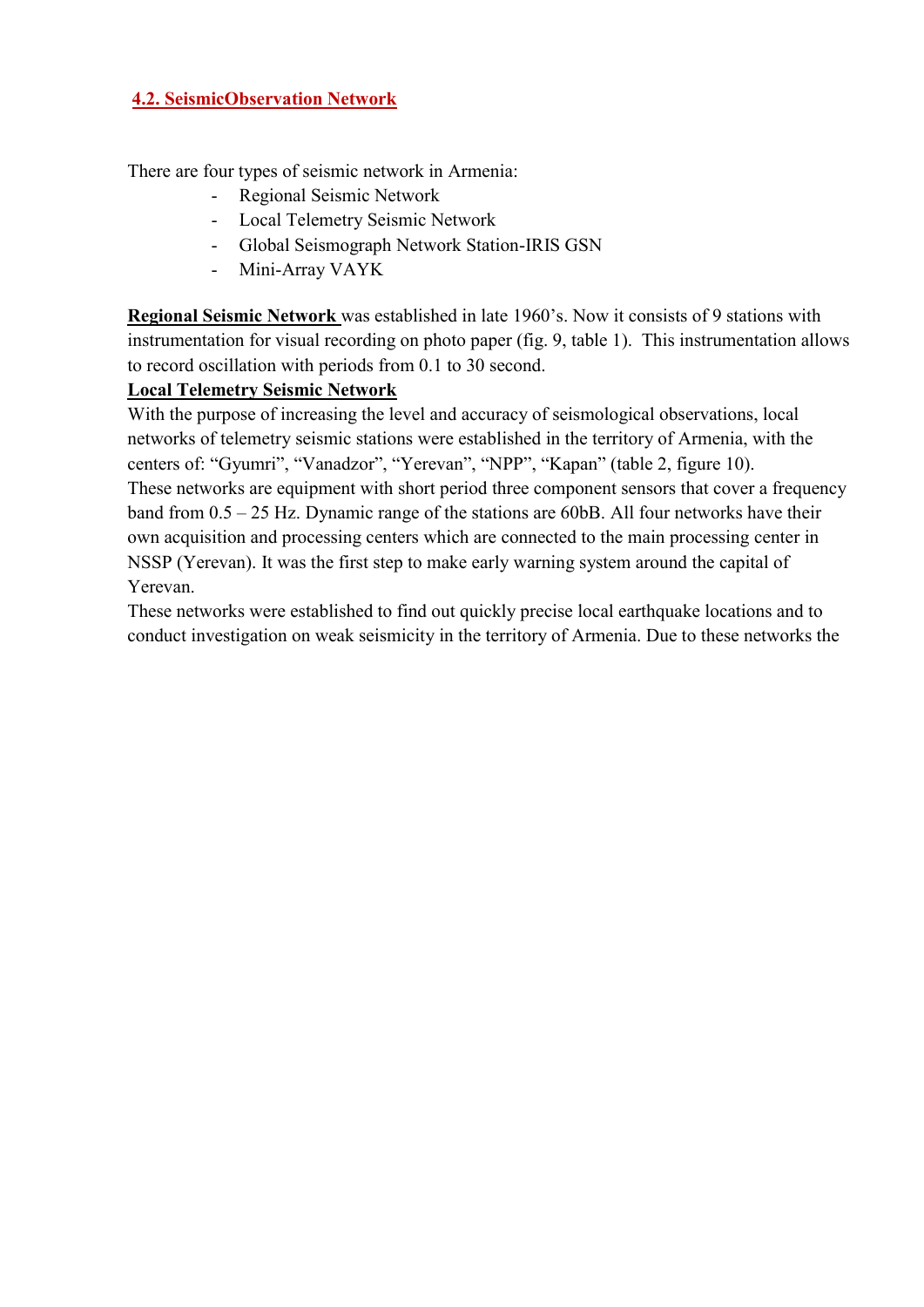lower representation magnitude level in the National earthquake catalogue was reduced down to M<2.5 during recent years.

## **International Cooperation**

NSSP is in charge of the seismic protection and seismic monitoring system. NSSP has the following international monitoring systems:

- USGS-IRIS Project
- CTBT International Monitoring System (Comprehensive nuclear Test-Ban Treaty)
- CEA/DASE VAYK seismic array

-The IRIS GNI station was installed in 1991 in the geophysical observatory Garni. It is broadband seismic station equipped with STS-1 VBB seismometers (fig 5). This station included in the IRIS Global Seismographic Network (GSN) and providing seismographic data to research earthquake hazard mitigation and the verification of a Comprehensive Test Ban Treaty (CTBT).



**Fig.5. Seismic sensors installed in Garni** 

- The Vayk array was installed in cooperation with CEA/DASE.

In 2010 the construction of the new VAYK seismic array was finished and its operation began. The first seismic data were received from the array in January 2010. Vayk seismic array is located near to Vayk town. Seismic array consists of 6 observation points, located in two concentric circles with one central site. Five one-component short-period seismometers are installed. Besides, there is a broadband three-component station with STS2 seismometer. At present the station is mainly operating in testing mode.

# **5. NSSP Database and Seismicity in Armenia**

For reliable hazard and risk assessment the following main tasks are applied:

- Creation of a reliable and comprehensive database for the territory larger, than the territory, for which the assessment is carried out.
- Assessment on the basis of modern advanced technologies.
- Seismic Hazard and Risk assessment for the territory of Armenia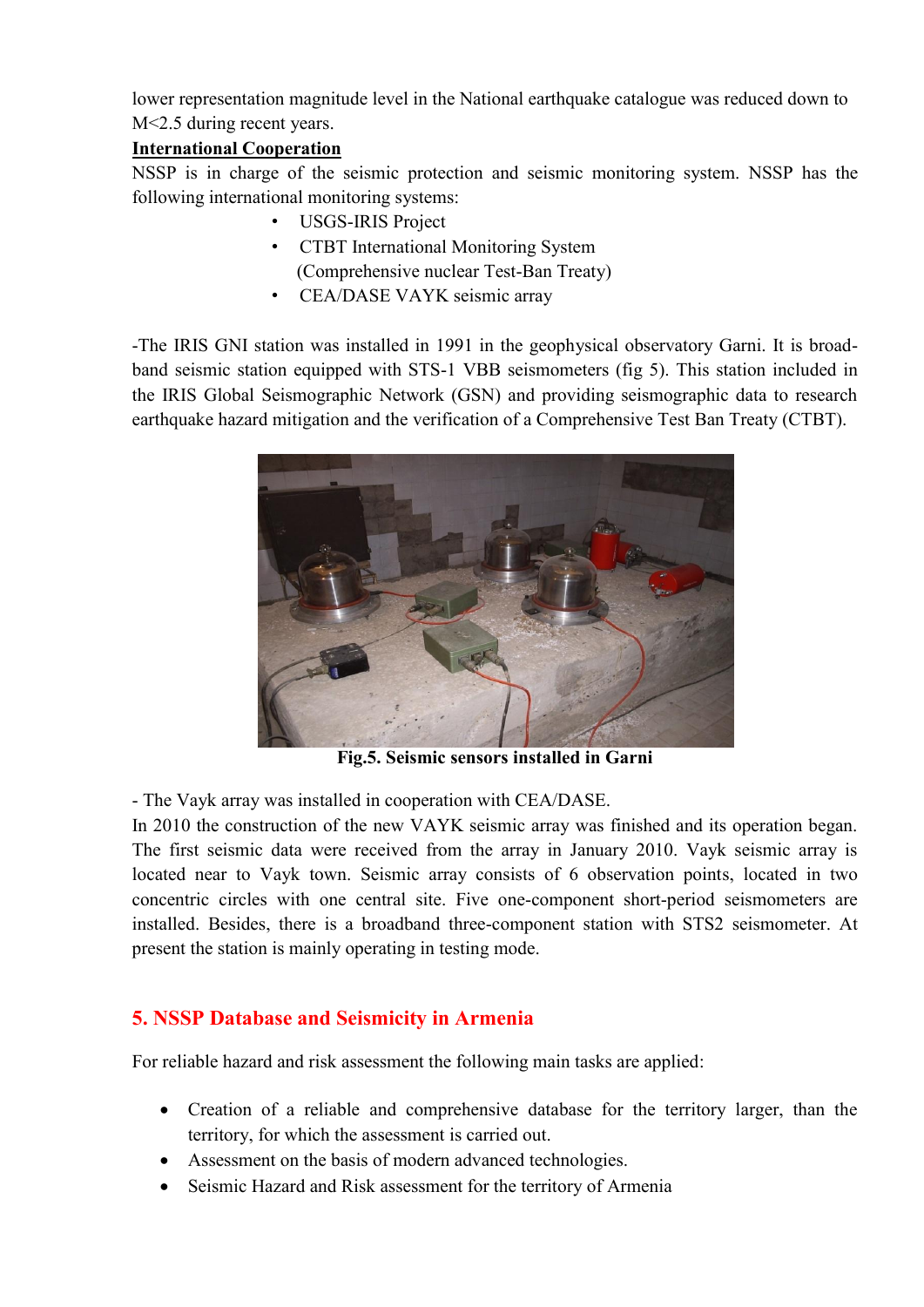NSSP has created the certain database for an assessment of hazard and risk for the territory of Armenia:

- Prehistorical and historical earthquake catalogues for Caucasus
- Earthquake catalogues for instrumental period (catalogues were checked and cleared from industrial explosions, parameters of the events should be recalculated)
- Focal mechanisms catalogue for earthquakes occurred in the territory of Armenia (focal mechanisms are determined for lower hemisphere)
- Macroseismic database for Armenia and adjacent territory. Epicentral maps, isoseismal maps for events with intensity  $I>7$  (EMS scale) have been compiled, peculiarities of attenuation of macroseismic field have been analyzed. Macroseismic information for this territory has been revised. It contains data on macroseismic intensity in each populated locality in the area.
- The waveform database consists of digital seismograms, strong motion accellerograms. The records of large industrial explosions and nuclear explosions have been digitized as well
- Database on geology, active tectonics, and geophysical parameters

The following maps were collected and their systematization has been carried out. All these maps are created in GIS format.

- 1. geological maps for Armenia and adjacent territories (1:100000, 1:200000, 1:500000)
- 2. tectonic maps (age of deformation and origination, faults, deep structure)
- 3. map of earth crust strain on the bases of fault plane solutions and GPS observations (map of compression, map of probable ruptures)
- 4. gravitational maps and maps of magnetic anomalies of 1:200000 scale

NSSP Database includes the Earthquake catalogue comprises 25000 earthquakes for all the observation period of time which is divided into three groups:

- Historical (2000B.C-1900A.D.)
- Early instrumental Period (1900-1961)
- Instrumental period (since 1962), which include
	- $\checkmark$  Date
	- $\checkmark$  Origin time
	- $\checkmark$  Epicenter Latitude
	- $\checkmark$  Epicenter Longitude
	- $\checkmark$  Focal depth (in km)
	- $\checkmark$  Magnitude value and scale type
	- $\checkmark$  Maximum macroseismic Intensity
	- $\checkmark$  The accuracy of the earthquake parameters solution
	- $\checkmark$  Region

The distribution of weak seismicity in our investigation area has diffused character. Due to block structure of the Earth's crust there are local tension zones on the background of regional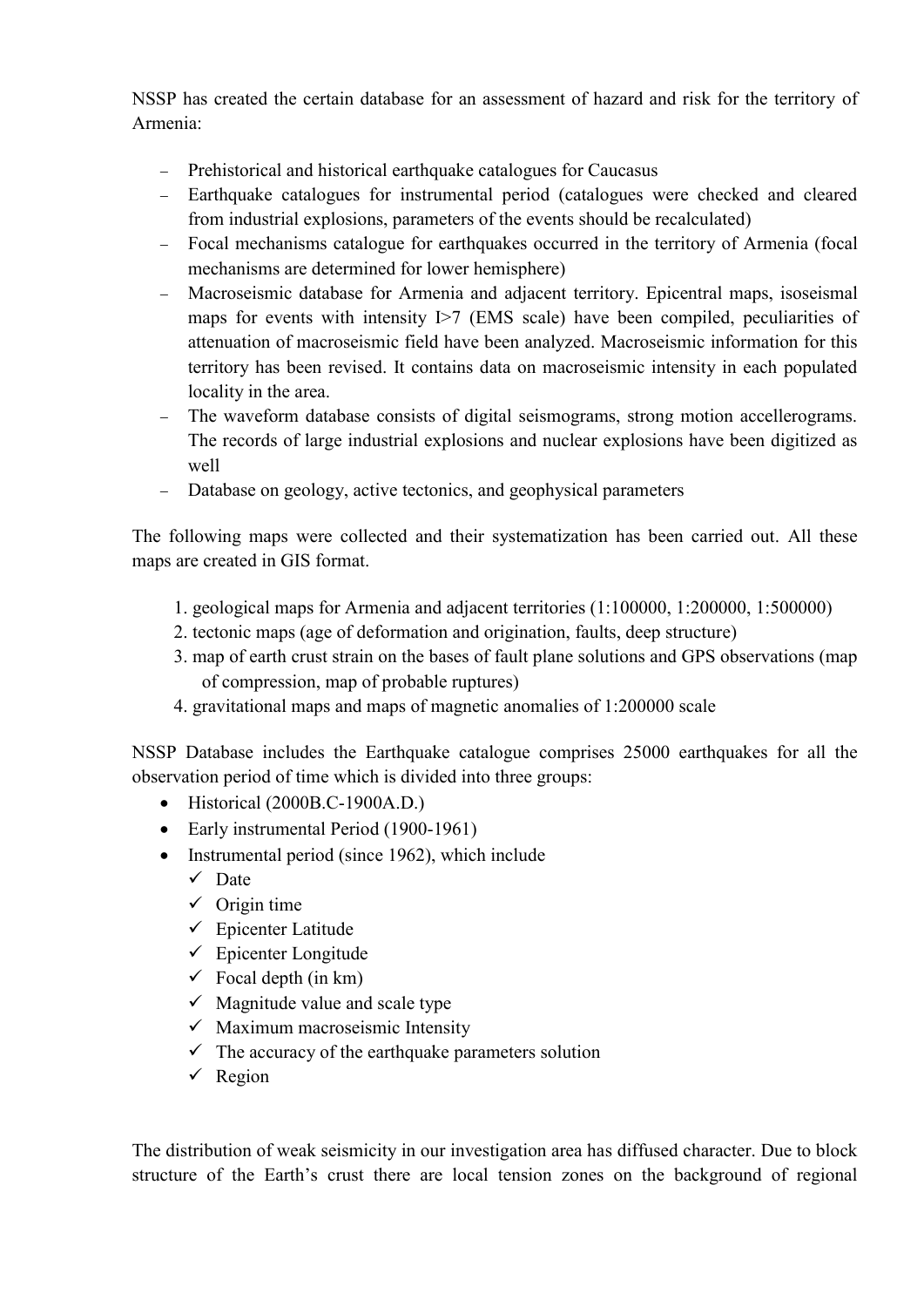compressional stress-field. The largest one is located in the North of Armenia extending to the territory of Georgia. It is most seismically active zone in the region.

"Traditionally" active zones are: Tebriz-Balykgel fault zone, Erzrum-Sarikhamish area, Javakhet Highline, the South-Eastern part of Pambak-Sevan fault, Yerevan, Garni-Elpin fault zones, i.e. the zones of active faults. However, it should be noted that on long term scale the faults are active not the whole length. Activity is related to faults junctions and flanges.

#### **6. Earthquake Early Notification System in NSSP**

The data are received to the Data Center on a near real-time basis from whole stations homogeneously distributed in Armenia. Recorded data are transferred to Data Acquisition and Analysis Center through various means of communication including satellite, Internet, mobile and stationary phone, electronic etc (fig 6).